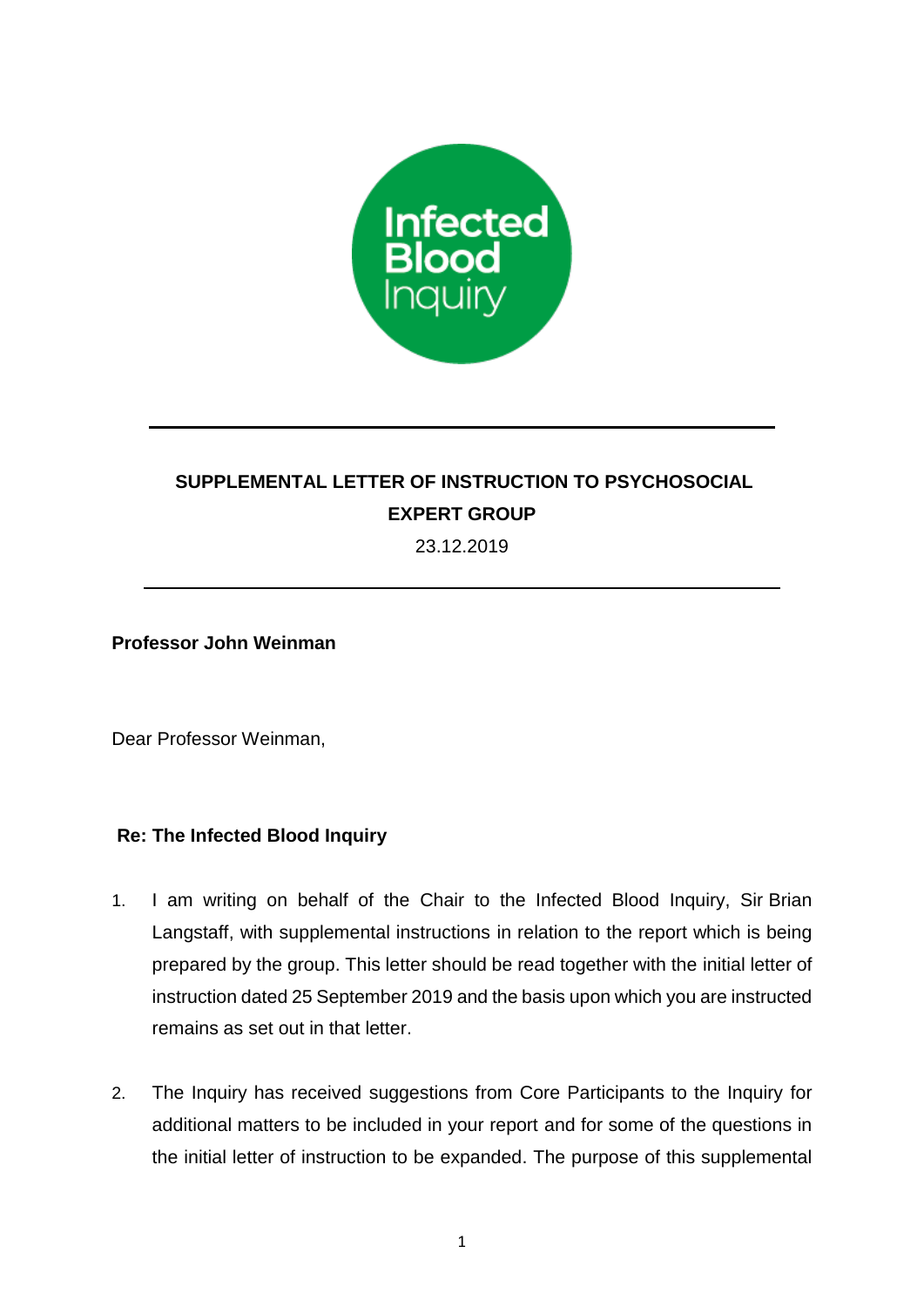letter is to ask you to address the matters set out below, which have been raised by Core Participants and are appropriate to address at this stage of the Inquiry, along with those questions set out in the initial letter of instruction. The additional questions have been divided into two parts. The first part comprises the questions posed in paragraphs 5 to 13 below - you have indicated that the group will be able to address these in the report which is already being prepared in accordance with the initial letter of instruction. The second part comprises the questions posed in paragraphs 14 to 24 below - you have indicated that these matters will require further work to be undertaken and may have to be addressed in a supplemental report. Please let me know when you think the group will be able to complete the second part of the work.

- 3. We remind you that we are not asking you to consider or comment on the experiences of any particular individual.
- 4. As before, the topics and questions set out below are for the most part framed in broad terms, with the aim of allowing the group to approach the matters as you see fit.

## **Supplemental instructions: part one**

- 5. When answering the questions posed in paragraph 13 of the initial letter of instruction, please ensure that you consider whether the impact is any different for those who have been infected with more than one infectious disease, and if so, why.
- 6. When answering question 13.1 and 13.3 please address the psychological and social impacts of:
	- 6.1. Living with the possibility that a person might develop other associated illnesses or complications arising from their diagnosed infections.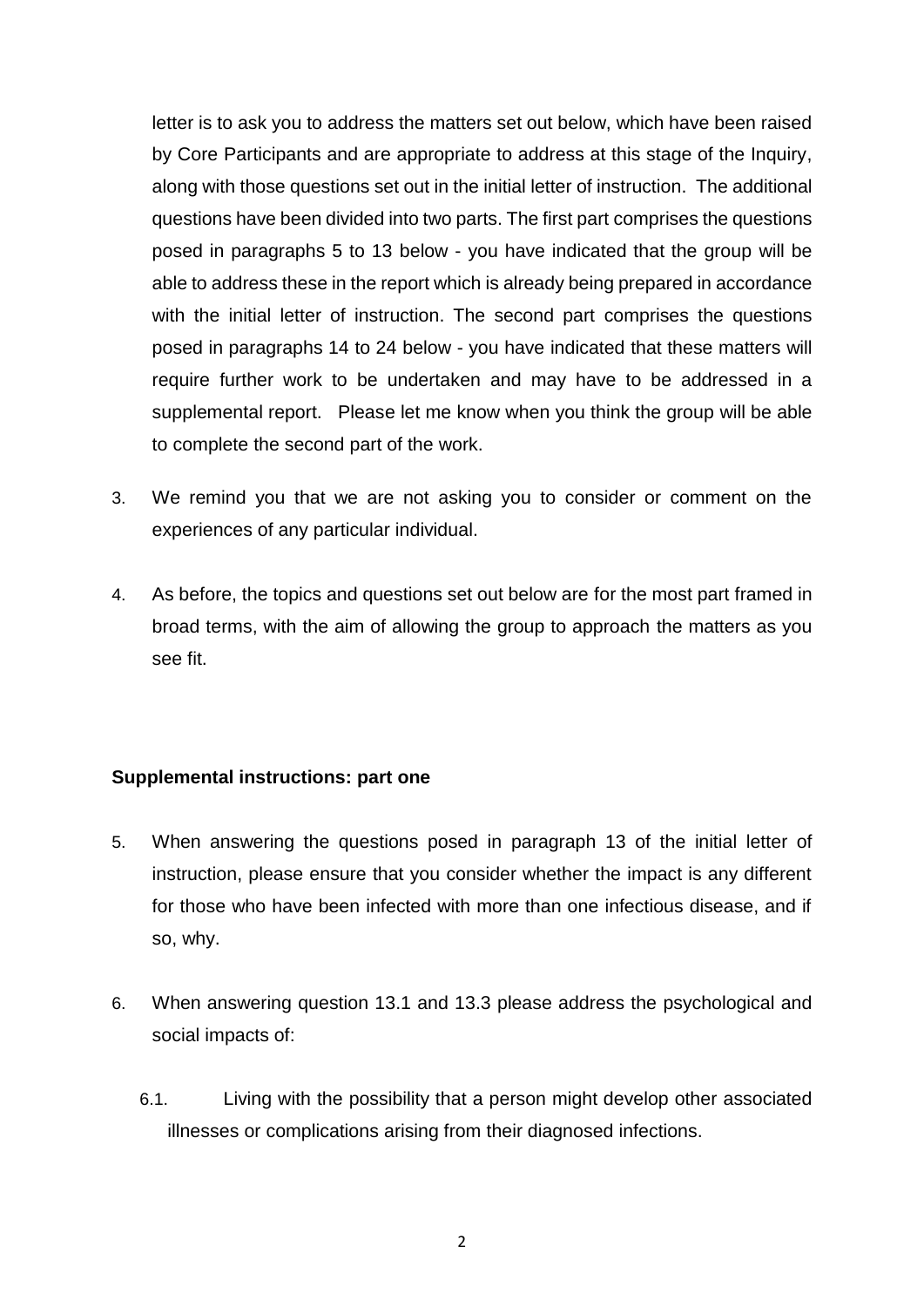- 6.2. Living with the knowledge that their condition could deteriorate in the future.
- 6.3. Living with uncertainty and fear about whether other (as yet unknown) latent illnesses or infections may yet be identified.
- 6.4. For those people who have cleared a virus, living with the fear that the virus may return.
- 7. Please consider, as part of your answers to question 13.1, 13.2 or 13.7, the psychological impact on those infected of the (erroneous) assumptions frequently made by medical staff, schools, employers and wider society as to the aetiology/cause of the infectious diseases contracted.
- 8. When answering question 13.4.6 please be aware that the Inquiry has heard evidence from witnesses who have described samples being taken from them for testing without their consent and later being used in medical studies or research. Could finding out subsequently that such testing was carried out without consent and that the results were used in medical studies or research impact on the psychological experience of the individual and if so, how and why?
- 9. When answering question 13.4.8 please ensure that you consider the impact of not being informed, or not being given adequate information, about the possible side effects of treatment and/or the after-effects of treatment.
- 10. When answering question 13.7 and/or 13.8 please be aware that the Inquiry has heard evidence from a number of witnesses who have described being treated differently as a result of their infection, or the infection of a relative, including: people being segregated during hospital stays (including for child birth), people routinely being put to the end of the day's treatment list and people being treated by clinicians in full protective clothing (for example, more than one witness has described being treated by staff dressed in 'space suits'). How might such experiences further impact upon trust in the medical profession and NHS (question 13.2)?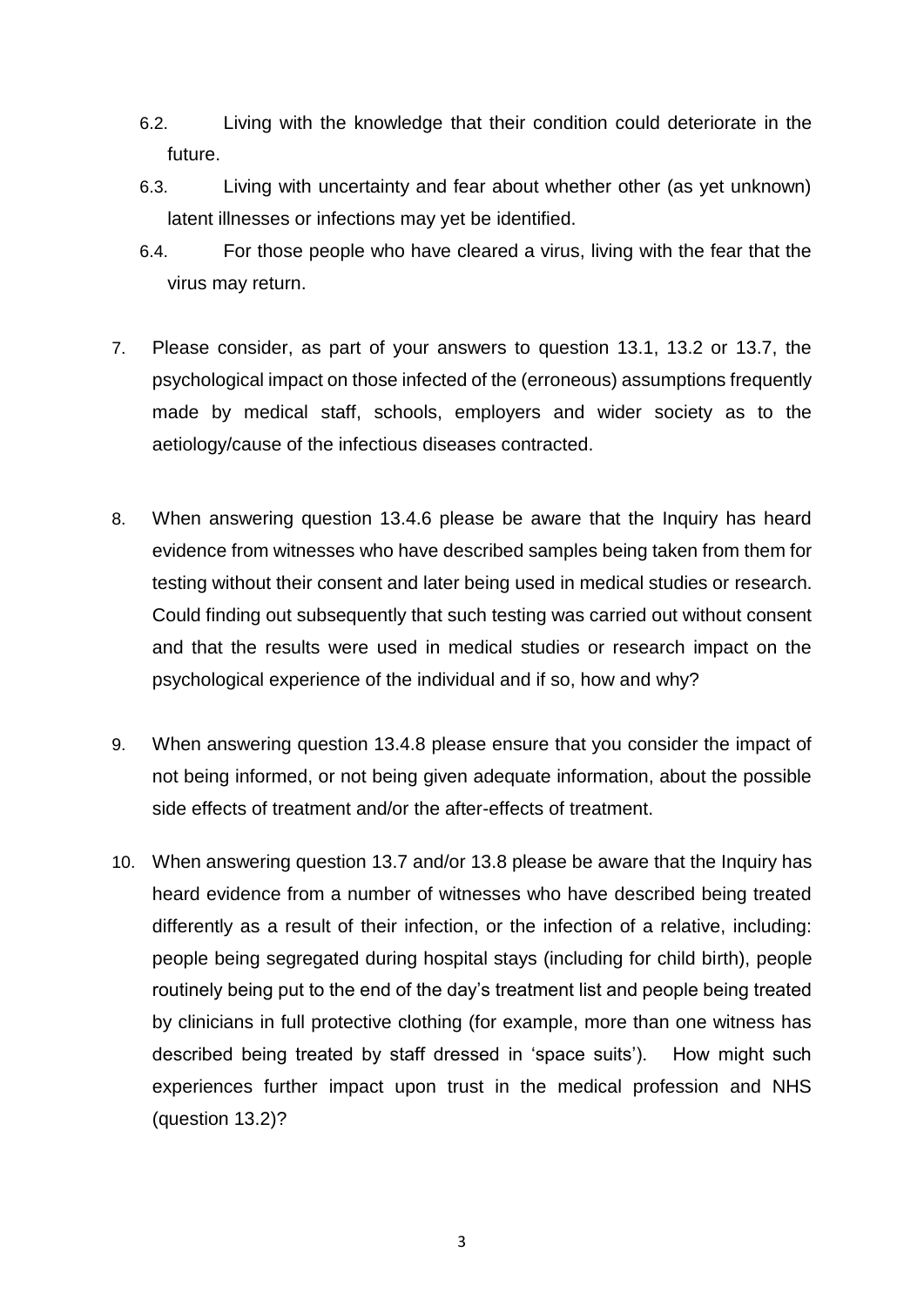- 11. When answering question 13.7 (which asks about the impact of stigma and discrimination), please explore and discuss the psychological and social impact of those infected and affected of not telling their family (including their closest relatives, such as parents or siblings or children), friends, employers and colleagues about their infections; of having to keep their infection and its consequences secret; of (in the words of more than one witness) having to "live a lie". Please consider also when answering this question what the impact might be of a clinician advising their patient to keep the infection a secret.
- 12. Question 13.2 of the initial letter of instruction asks you to consider the impact of loss of trust in treating clinicians, the medical profession and the NHS. Please also explore and discuss the psychological and social impact on those infected and affected of a loss of trust, or lack of trust, in the state more generally, and in particular the psychological and social impact on a person who has experienced incidents which could suggest a cover up or lack of candour on the part of the state or an NHS body or other organisation (such as missing medical records or a failure to provide information as to what has happened).

## **Supplemental instructions: part two**

- 13. When answering question 13.1 please also consider the psychological impact on a parent or carer who:
	- 13.1. actually administered the treatment (such as factor VIII) to a child or other family member who was infected in consequence of that treatment; and/or
	- 13.2. took decisions (such as agreeing to home treatment with factor VIII) about their child's treatment, where the child was then infected in consequence of that treatment.

How could this impact on their relationship?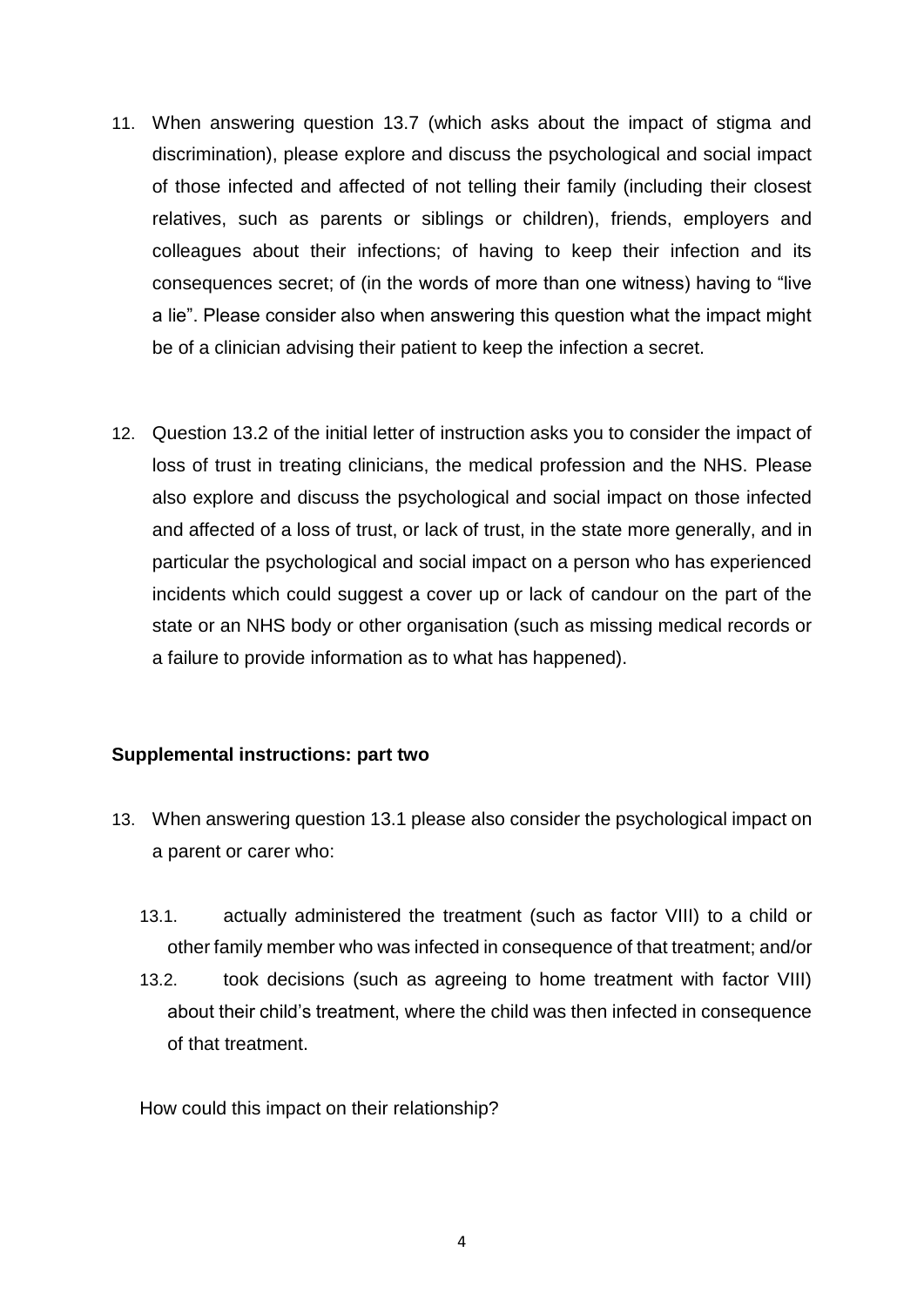- 14. When answering question 13.1 please explore and discuss the psychological impact on those infected of:
	- 14.1. Living with the fear and uncertainty as to whether they have infected or may infect partners/family members and children (including unborn children).
	- 14.2. Living with the knowledge that they have (unwittingly) put others at risk of infection, even where no infection has been passed on.
	- 14.3. Living with the realisation that they have infected someone else.

(Please note when considering and answering this question and/or question 13.4.8 that some witnesses have stated that they were not given adequate advice or information about safe sex or how to prevent transmission of infection by other means).

- 15. When answering question 13.1 please explore and discuss the psychological impact on those affected of living with the fear and uncertainty as to whether they have been, or may be, infected.
- 16. When answering question 13.1 please address the psychological impacts of facing a shortened lifespan as a result of having been infected.
- 17. When answering question 13.5 please also consider and discuss the psychosocial impact of also being dependent on state benefits and all that entails in terms of the application and assessment and re-assessment processes required to claim and retain welfare benefits. In particular please consider how the effects of infection and illness might impact on a person's ability to engage with this process.
- 18. When answering question 13.6 please consider:
	- 18.1. The psychological impact arising from the fact that many of those infected and affected have died (and that deaths continue to occur) while waiting.
	- 18.2. The psychological and social impact of actively campaigning for answers and an investigation, over many years (and for some, for their whole lives).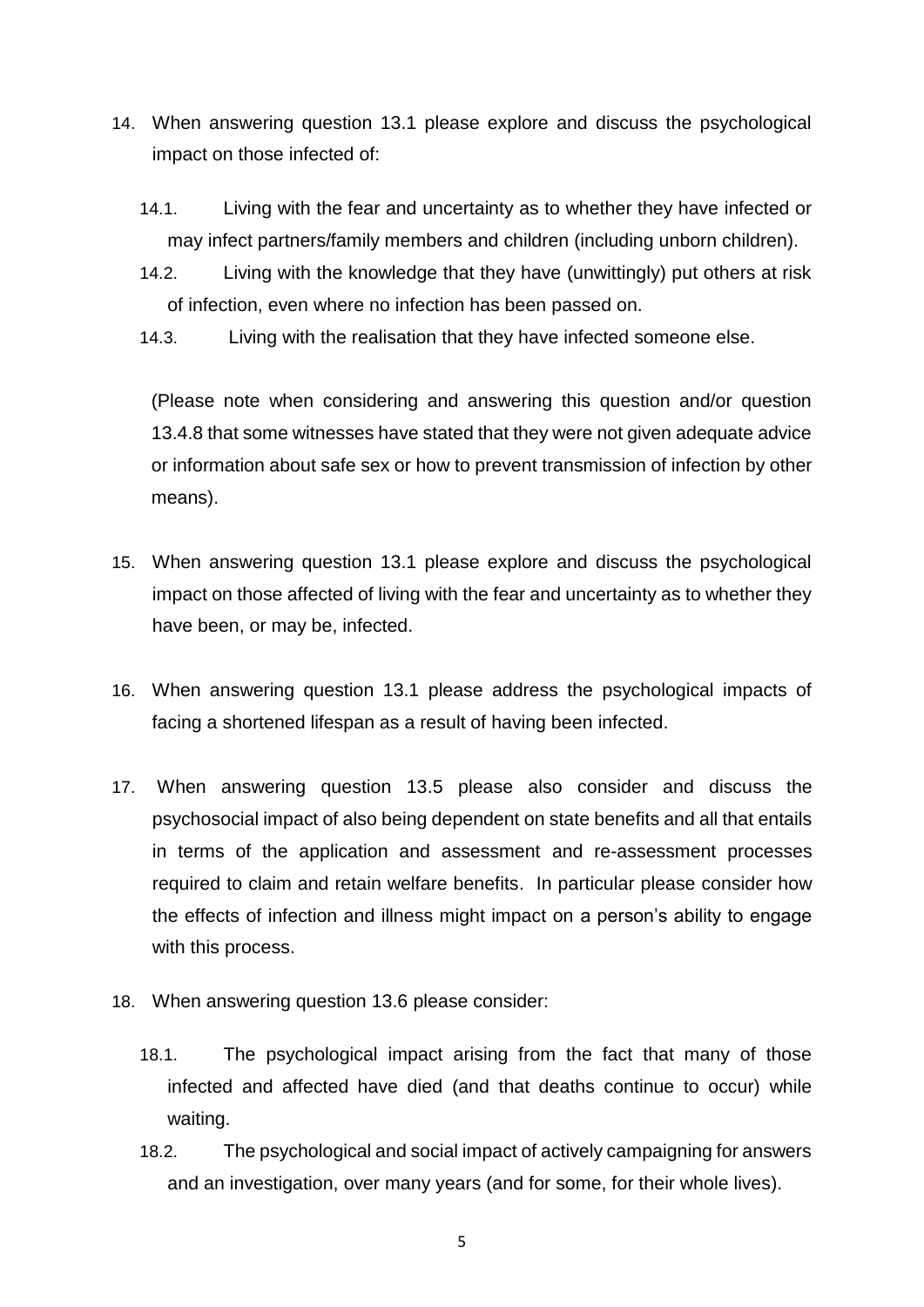- 19. Question 13.3 of the initial letter of instruction asked you to consider, as part of your discussion of the social impacts of infection, matters such deciding not to have or being unable to have children. Please also consider the psychological impacts of such matters, including making a decision not to have children in consequence of infection; making a decision to terminate a pregnancy in consequence of infection; being unable to have children in consequence of the infection or the side-effects of treatment; having to undergo additional procedures (e.g. sperm washing) in an attempt to have children.
- 20. Please explore and discuss the psychological impact of undergoing treatment to clear an infectious disease and of the treatment then failing. Does the impact change if there is more than one failed round of treatment? If so, why? Does the impact change if the person experienced negative symptoms during the failed treatment?
- 21. Please consider the psychological impact on a person who has been told that they have, or may have, been exposed to a potentially fatal disease (such as vCJD) and is then told shortly afterwards that they most probably have not.
- 22. Please explore and discuss the psychological impacts of a patient being given experimental treatments by way of clinical trials. Is this impact different to a patient receiving ordinary treatment, and if so how and why?
- 23. Please explore the psychological impact of a person discovering that they were or may have been identified as a previously untreated patient and were then given treatment and became infected.
- 24. Please explore the psychological impacts on wider family members and through further generations.